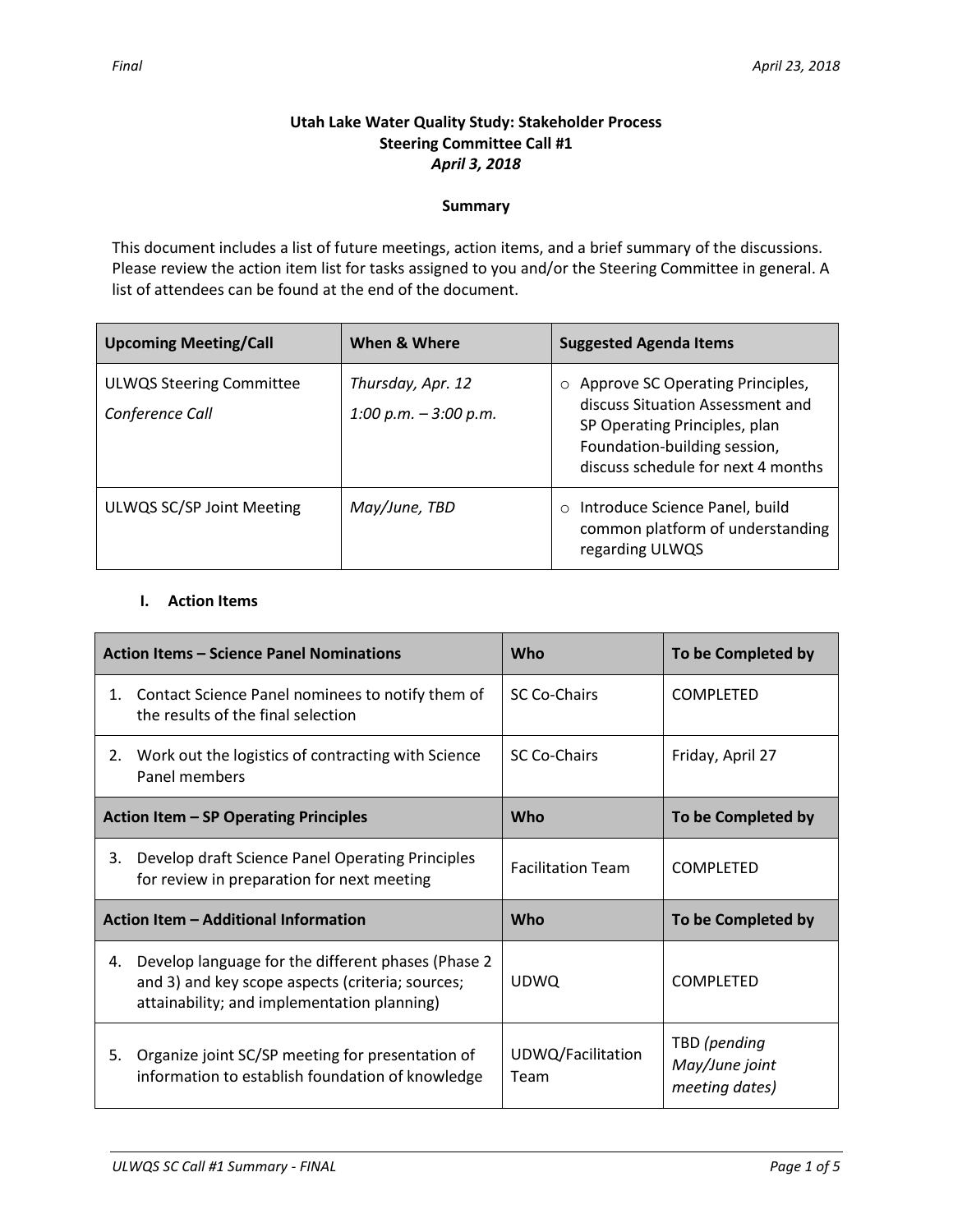| 6. | Submit a 1-paragraph bio for each Steering<br>Committee member | <b>Steering Committee</b><br>Members and<br>Alternates | Friday, Apr. 6  |
|----|----------------------------------------------------------------|--------------------------------------------------------|-----------------|
|    | Share draft public engagement white paper                      | <b>Facilitation Team</b>                               | Friday, Apr. 13 |

## **II. Meeting Recording**

A recording of the meeting (also available on the DWQ website in the near future) can be found at the following link: **<http://resolv.adobeconnect.com/p8rwdnhoapmt/>**. Please use the video scroll bar along the bottom of the recording window to find the appropriate time in the webinar recording for the session you would like to watch. There are bookmarks in the 'Events Index' on the left side of the screen identifying each session. In addition, a 'recording agenda' is attached at the end of the summary which also provides the timestamps for when each session begins in the webinar recording.

## **III. Note on Executive Session**

The agenda originally indicated the Steering Committee might move to an Executive Session to discuss personnel-related issues, however, the Committee determined an Executive Session was not necessary and the entire meeting was kept open.

## **IV. Key Points of Discussion**

### Introduction and Agenda Review

Participants were welcomed to the first conference call of the Utah Lake Water Quality Study (ULWQS) Steering Committee (SC) by facilitator Paul De Morgan of RESOLVE.

On behalf of the SC Co-chairs, Erica Gaddis thanked everyone for their participation and expressed her eagerness to move forward with developing the research studies associated with the project, adding that seating a Science Panel is an essential step in that process.

# ULWQS Science Panel Composition

Steering Committee Co-chair Erica Gaddis went over the Proposed Science Panel Configuration document shared with the Steering Committee prior to the meeting. She explained the due diligence completed following Meeting #3 and explained the rationale and logic behind the proposed mixture of Independent and Ex Officio members of the Science Panel. She described the Co-chairs' vision of 4-6 independent members and 3-7 ex officio members. The Co-chairs also proposed that Scott Daly, DWQ, serve as a non-voting member of the Science Panel to help guide the process and ensure the results are actionable from a Clean Water Act perspective.

The Steering Committee was asked whether they support the proposed Science Panel configuration including Independent and Ex Officio members. The Steering Committee voted in unanimous support of the proposed configuration.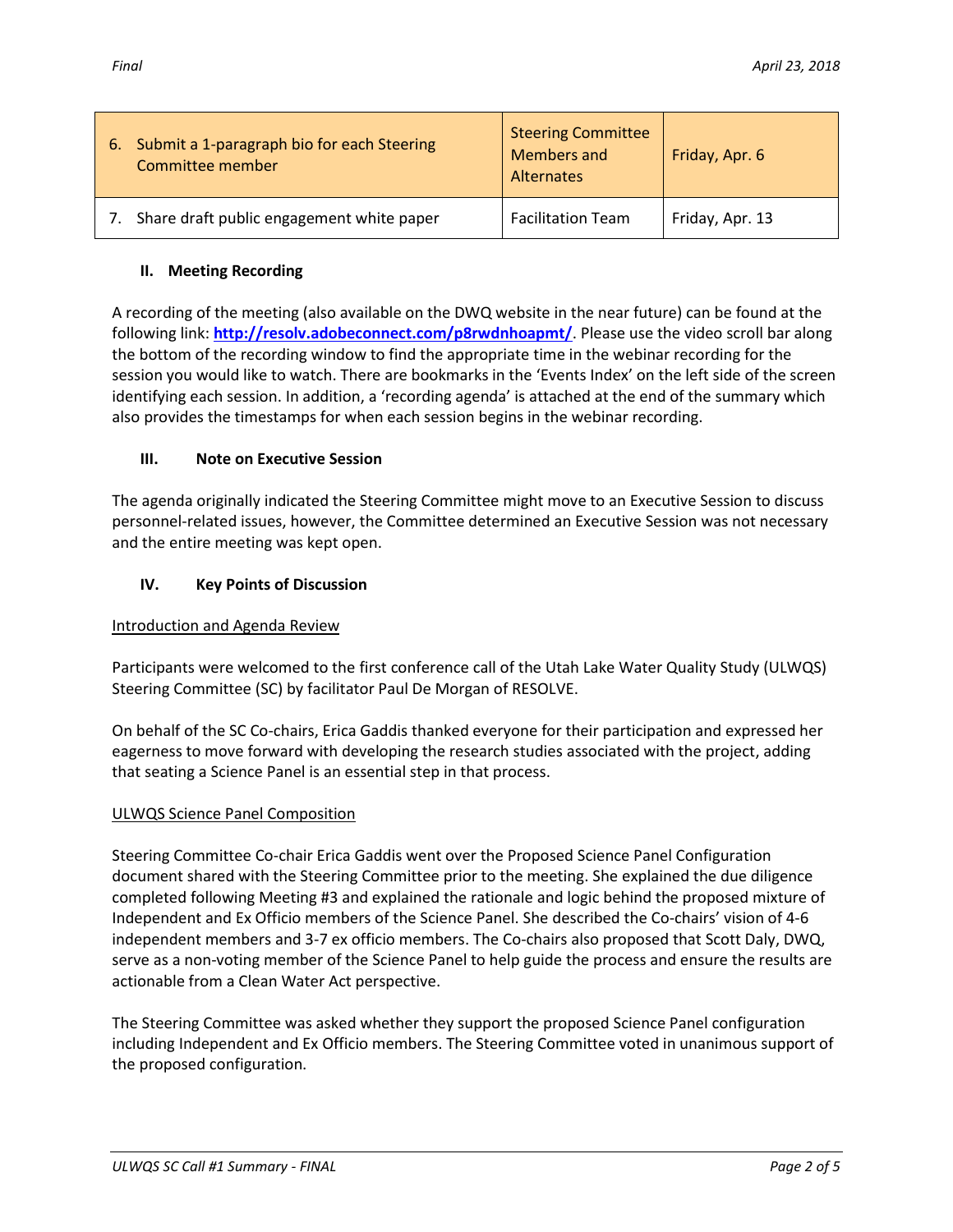The Steering Committee was asked whether they support the proposed "base membership" of the independent portion of the panel (i.e., Michael Brett, Ryan King, James Martin, Hans Paerl) and of the ex officio portion (i.e., Jereme Gaeta, Theron Miller, Sam Rushforth), with the understanding that additional members could be added to each panel. The Steering Committee voted unanimously in support of the base membership of the panel.

Some discussion ensued regarding the potential addition of independent and ex officio members of the Science Panel. At the end of the discussion, the Steering Committee voted unanimously in support of the following Science Panel membership:

Science Panel – Independent Members:

- Michael Brett
- Mitch Hogsett
- Ryan King
- James Martin
- Hans Paerl

Science Panel – Ex Officio Members:

- Janice Brahney
- Soren Brothers
- **•** Greg Carling
- Jereme Gaeta
- Theron Miller
- Sam Rushforth

At the end of this discussion, the Co-chairs thanked the Steering Committee and expressed their enthusiasm to move forward with the study.

Meeting Facilitator Paul De Morgan mentioned the possibility that the April 12th meeting could also be a call/web meeting instead of an in-person meeting and asked for thoughts from the Steering Committee on this possibility. No one expressed any thoughts or comments.

### **V. Public Comments**

No members of the public were present on the call.

### **VI. Participation**

### **Meeting Participants (Name, Organization – Stakeholder Interest):**

- David Barlow, Timpanogos Special Service District POTW
- Gary Calder, City of Provo Municipal
- Eric Ellis, Utah Lake Commission Co-Chair
- Erica Gaddis, Utah Division of Water Quality Co-Chair
- Jason Garrett, Utah County Health Department Public Health
- Heidi Hoven, Audubon Society Conservation and Environment
- Nancy Mesner, Utah State University Extension Academic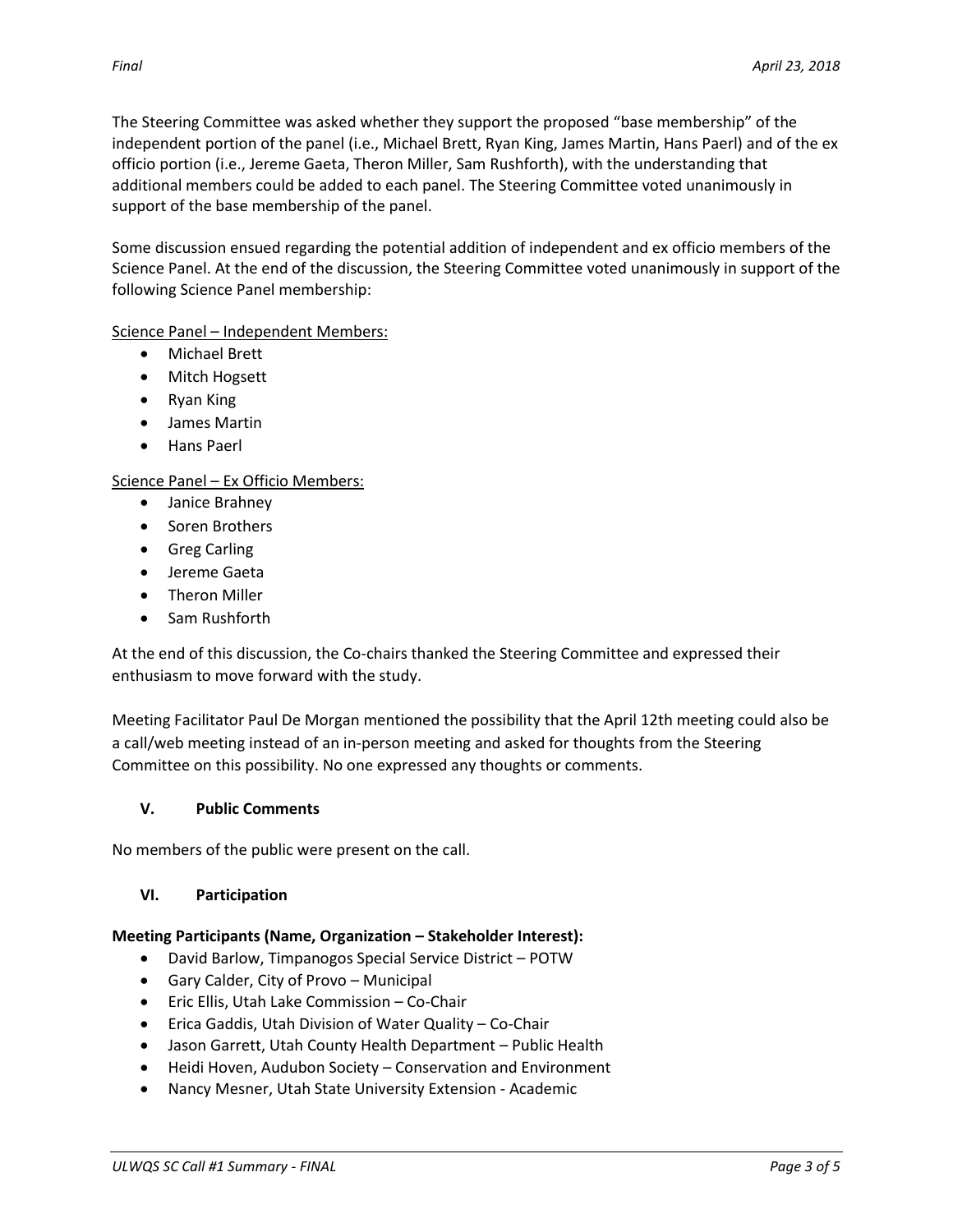- Jay Montgomery, Utah County Stormwater Association Stormwater
- Dave Norman, Lehi City Municipal
- Jay Olsen, Utah Department of Agriculture and Food Agriculture
- Brad Stapley, Springville City Municipal
- Jesse Stewart, Salt Lake City Department of Public Utilities Agriculture/Water Rights/Water Users
- George Weekley, US Fish and Wildlife Service Fish and Wildlife
- Gerard Yates, Central Utah Water Conservancy District Water Management of Utah Lake

#### **Alternate Steering Committee Members Present (Name, Organization – Stakeholder Interest):**

- Juan Garrido, Springville City Municipal
- Daniel Gunnel, Utah Department of Agriculture and Food Agriculture
- Jim Harris, Utah Division of Water Quality Water Quality
- David Land, Timpanogos Special Service District POTW
- Cory Pierce, Spanish Fork City Municipal
- Mike Rau, Central Utah Water Conservancy District Water Management of Utah Lake

#### **State of Utah Staff Present:**

- Carl Adams, Utah Division of Water Quality
- Scott Daly, Utah Division of Water Quality

#### **Facilitation Team:**

- Paul De Morgan, RESOLVE
- Dave Epstein, SWCA